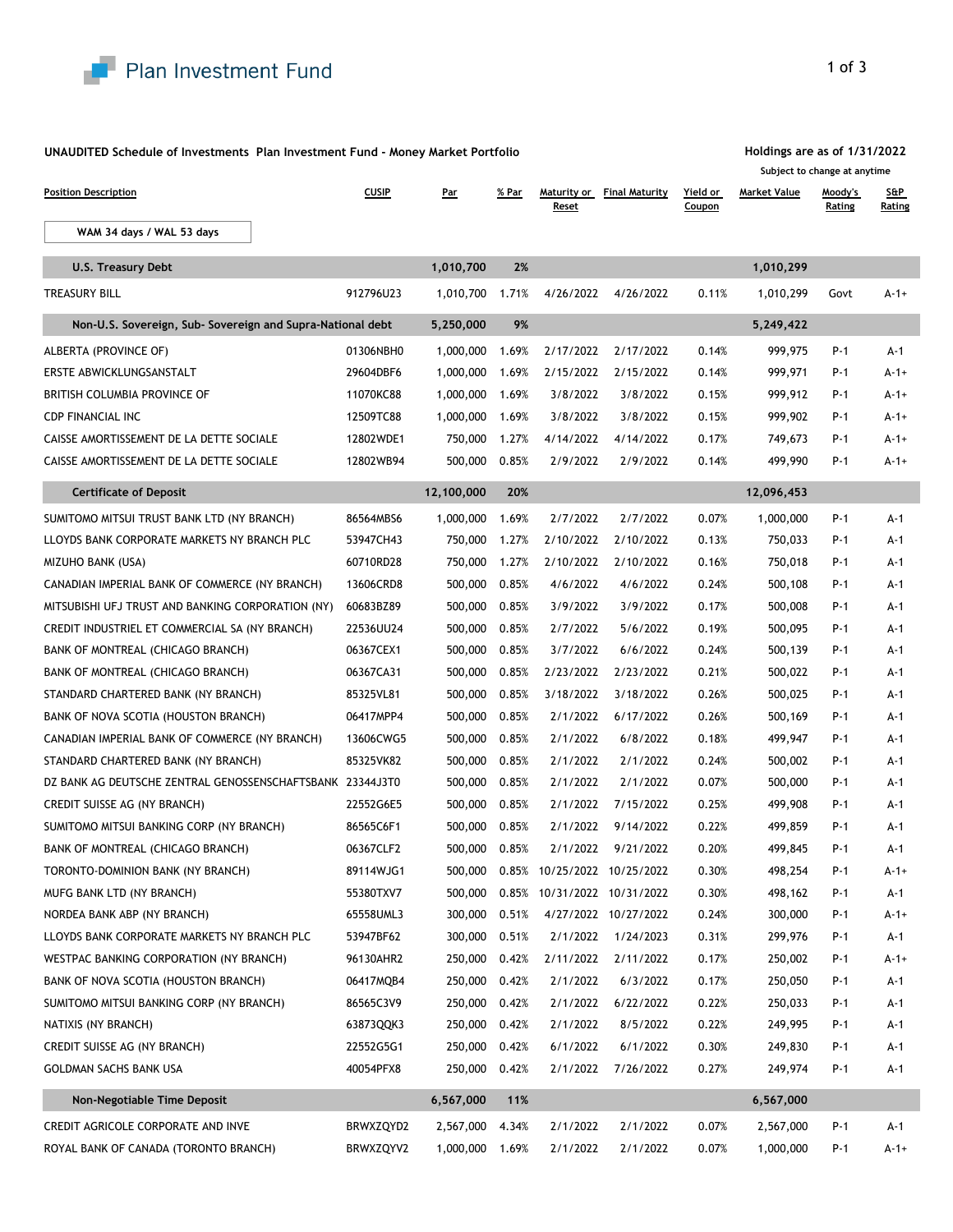

## **UNAUDITED Schedule of Investments Plan Investment Fund - Money Market Portfolio**

| <b>Position Description</b>                  | <b>CUSIP</b> | <u>Par</u> | <u>% Par</u> | Maturity or<br>Reset | <b>Final Maturity</b>       | Yield or<br>Coupon | <b>Market Value</b> | Moody's<br>Rating | <b>S&amp;P</b><br>Rating |
|----------------------------------------------|--------------|------------|--------------|----------------------|-----------------------------|--------------------|---------------------|-------------------|--------------------------|
| SVENSKA HANDELSBANKEN AB (NEW YORK)          | BRWXZQYG5    | 1,000,000  | 1.69%        | 2/1/2022             | 2/1/2022                    | 0.06%              | 1,000,000           | P-1               | $A - 1 +$                |
| NATIXIS SA                                   | BRWXZQY67    | 1,000,000  | 1.69%        | 2/1/2022             | 2/1/2022                    | 0.07%              | 1,000,000           | P-1               | A-1                      |
| SKANDINAVISKA ENSKILDA BANKEN AB             | BRWXZQY00    | 1,000,000  | 1.69%        | 2/1/2022             | 2/1/2022                    | 0.07%              | 1,000,000           | P-1               | A-1                      |
| <b>Tender Option Bond</b>                    |              | 1,000,000  | 2%           |                      |                             |                    | 1,000,000           |                   |                          |
| MIZUHO FLOATER / RESIDUAL TR V 144A          | 60700HEL9    | 1,000,000  | 1.69%        | 3/7/2022             | 3/7/2022                    | 0.49%              | 1,000,000           | NR                | A-1                      |
| <b>Variable Rate Demand Note</b>             |              | 1,000,000  | 2%           |                      |                             |                    | 1,000,000           |                   |                          |
| BAY AREA TOLL AUTH CALIF TOLLBRDG            | 072024KR2    | 500,000    | 0.85%        | 2/7/2022             | 2/7/2022                    | 0.02%              | 500,000             | VMIG1             | A-1                      |
| BAY AREA TOLL AUTH CALIF TOLL BRDG           | 072024JD5    | 500,000    | 0.85%        | 2/7/2022             | 2/7/2022                    | 0.05%              | 500,000             | VMIG1             | A-1                      |
| <b>Other Municipal Security</b>              |              | 190,000    | 0%           |                      |                             |                    | 190,014             |                   |                          |
| METROPOLITAN TRANSN AUTH N Y R               | 59261AM79    | 190,000    |              |                      | 0.32% 11/15/2022 11/15/2022 | 0.78%              | 190,014             | MIG1              | $SP-1+$                  |
| <b>Asset Backed Commercial Paper</b>         |              | 9,000,000  | 15%          |                      |                             |                    | 8,994,178           |                   |                          |
| ANTALIS SA (ILE-DE-FRANCE)                   | 03664BB13    | 1,000,000  | 1.69%        | 2/1/2022             | 2/1/2022                    | 0.07%              | 999,998             | P-1               | A-1                      |
| CANCARA ASSET SECURITISATION LLC             | 13738KB14    | 1,000,000  | 1.69%        | 2/1/2022             | 2/1/2022                    | 0.16%              | 999,998             | P-1               | A-1                      |
| BEDFORD ROW FUNDING CORP                     | 07644BB27    | 1,000,000  | 1.69%        | 2/2/2022             | 2/2/2022                    | 0.07%              | 999,996             | P-1               | $A - 1 +$                |
| BRIGHTHOUSE FINANCIAL SHORT TERM FUNDING LLC | 10924JB33    | 1,000,000  | 1.69%        | 2/3/2022             | 2/3/2022                    | 0.12%              | 999,992             | NR.               | $A-1+$                   |
| RIDGEFIELD FUNDING COMPANY LLC               | 76582KB34    | 500,000    | 0.85%        | 2/3/2022             | 2/3/2022                    | 0.18%              | 499,997             | P-1               | A-1                      |
| IONIC CAPITAL III TRUST                      | 46220XB45    | 500,000    | 0.85%        | 2/4/2022             | 2/4/2022                    | 0.22%              | 499,996             | P-1               | $A-1$                    |
| BRIGHTHOUSE FINANCIAL SHORT TERM FUNDING LLC | 10924JCG3    | 500,000    | 0.85%        | 3/16/2022            | 3/16/2022                   | 0.17%              | 499,915             | NR.               | A-1+                     |
| ANTALIS SA (ILE-DE-FRANCE)                   | 03664BC87    | 500,000    | 0.85%        | 3/8/2022             | 3/8/2022                    | 0.25%              | 499,920             | P-1               | A-1                      |
| ALINGHI FUNDING COMPANY LLC                  | 01626GEQ5    | 500,000    | 0.85%        | 5/24/2022            | 5/24/2022                   | 0.21%              | 499,485             | P-1               | A-1                      |
| CROWN POINT CAPITAL COMPANY LLC              | 2284K1F16    | 500,000    | 0.85%        | 6/1/2022             | 6/1/2022                    | 0.30%              | 499,388             | P-1               | A-1                      |
| STARBIRD FUNDING CORP                        | 85520MFH1    | 500,000    | 0.85%        | 6/17/2022            | 6/17/2022                   | 0.35%              | 499,334             | P-1               | A-1                      |
| COLLATERALIZED COMMERCIAL PAPER V CO LLC     | 19424JFH4    | 500,000    | 0.85%        | 6/17/2022            | 6/17/2022                   | 0.23%              | 499,325             | P-1               | A-1                      |
| CROWN POINT CAPITAL COMPANY LLC              | 22845AZY9    | 500,000    | 0.85%        | 10/7/2022            | 10/7/2022                   | 0.32%              | 498,432             | P-1               | A-1                      |
| CROWN POINT CAPITAL COMPANY LLC              | 22845AZU7    | 500,000    | 0.85%        | 10/4/2022            | 10/4/2022                   | 0.30%              | 498,404             | P-1               | A-1                      |
| U.S. Treasury Repurchase Agreement           |              | 1,000,000  | 2%           |                      |                             |                    | 1,000,000           |                   |                          |
| TRI-PARTY BNP PARIBAS                        | BRWXZY5B1    | 1,000,000  | 1.69%        | 2/1/2022             | 2/1/2022                    | 0.05%              | 1,000,000           | P-1               | A-1                      |
| U.S. Government Agency Repurchase Agreement  |              | 5,000,000  | 8%           |                      |                             |                    | 5,000,000           |                   |                          |
| TRI-PARTY TD SECURITIES (USA) LLC            | BRWXZY5T2    | 3,000,000  | 5.08%        | 2/1/2022             | 2/1/2022                    | 0.05%              | 3,000,000           | NR                | $A - 1 +$                |
| TRI-PARTY J.P. MORGAN SECURITIES             | BRWXZY4X4    | 2,000,000  | 3.38%        | 2/1/2022             | 2/1/2022                    | 0.05%              | 2,000,000           | P-1               | A-1                      |
| <b>Other Repurchase Agreement</b>            |              | 2,500,000  | 4%           |                      |                             |                    | 2,500,000           |                   |                          |
| TRI-PARTY BOFA SECURITIES INC.               | BRTX77SB0    | 1,000,000  | 1.69%        | 2/1/2022             | 2/1/2022                    | 0.27%              | 1,000,000           | NR                | A-1                      |
| TRI-PARTY J.P. MORGAN SECURITIES             | BRT7G0VZ5    | 1,000,000  | 1.69%        | 2/1/2022             | 2/1/2022                    | 0.19%              | 1,000,000           | P-1               | A-1                      |
| TRI-PARTY WELLS FARGO SECURITIES             | BRWXVT5C4    | 500,000    | 0.85%        | 2/3/2022             | 2/3/2022                    | 0.22%              | 500,000             | NR                | A-1                      |
| <b>Financial Company Commercial Paper</b>    |              | 14,475,000 | 25%          |                      |                             |                    | 14,468,758          |                   |                          |
| <b>BNG BANK NV</b>                           | 09657SB38    | 2,000,000  | 3.38%        | 2/3/2022             | 2/3/2022                    | 0.08%              | 1,999,988           | P-1               | $A - 1 +$                |
| FEDERATION DES CAISSES DESJARDINS DU QUEBEC  | 31428GC35    | 1,500,000  | 2.54%        | 3/3/2022             | 3/3/2022                    | 0.11%              | 1,499,870           | P-1               | A-1                      |
| BARCLAYS BANK PLC (NY BRANCH)                | 06743MB17    | 1,000,000  | 1.69%        | 2/1/2022             | 2/1/2022                    | 0.11%              | 999,998             | P-1               | A-1                      |
| ASB FINANCE LTD (UK BRANCH)                  | 0020P3D68    | 1,000,000  | 1.69%        | 4/6/2022             | 4/6/2022                    | 0.18%              | 999,706             | P-1               | A-1+                     |

**Holdings are as of 1/31/2022 Subject to change at anytime**